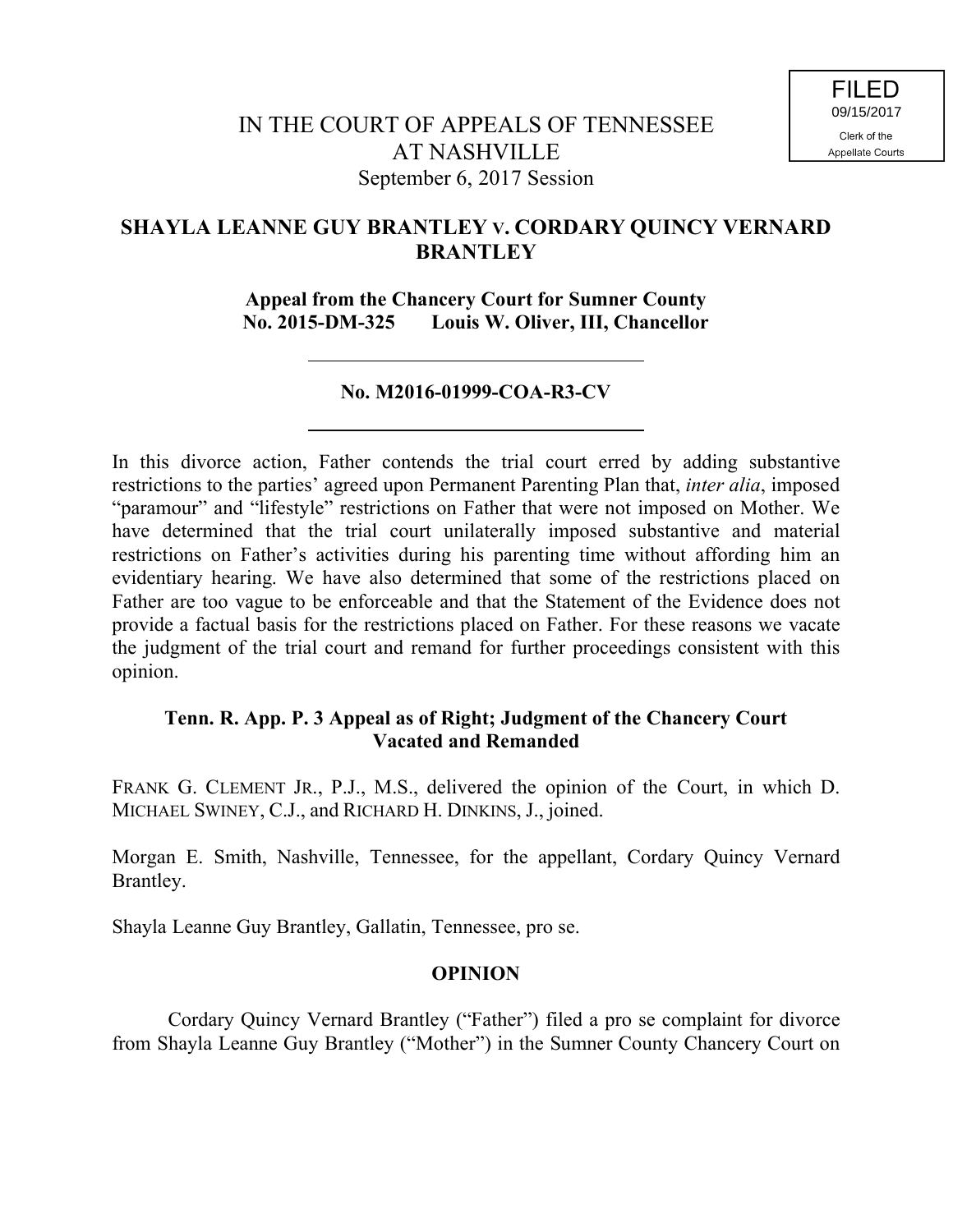September 17,  $2015<sup>1</sup>$  Two children were born during the marriage. Mother did not contest the divorce.

At a hearing on August 1, 2016, Father made an oral request for genetic testing based on concerns that the youngest child born of the marriage was not his biological child.<sup>2</sup> The court denied the oral motion and set the uncontested divorce for final hearing on August 22, 2016.

The purpose of the hearing on August 22 was for the trial court to consider and either approve or reject the Final Decree of Divorce that incorporated the agreed upon Marital Dissolution Agreement and Permanent Parenting Plan. During the hearing, the court heard from both parties who revealed, *inter alia*, that Father was HIV positive and in a relationship with a male paramour. At the conclusion of the hearing, the court modified the Final Decree of Divorce by adding handwritten "Injunctions by Court" that read:

No corporal punishment of children by either party. No paramours overnight and paternal uncle may not be around children. No homosexual activity around children. Father to avoid body fluid exchange with children, no bathing, showering or sleeping with children. Children exchanged at Rivergate Mall unless parties agree otherwise. Father may have no paramours around children whatsoever.

The Marital Dissolution Agreement provided that the division of court costs "will be discussed later amongst both parties after the divorce decree has been processed and final fees are drawn up." Following the hearing, the court taxed all court costs to Father.

### **ISSUES**

Father filed a timely appeal and sought reversal of all but two of the injunctions.<sup>3</sup> He also appeals the court's denial of his oral motion for genetic testing regarding the

 $\overline{a}$ 

<sup>&</sup>lt;sup>1</sup> Father was the original plaintiff and Mother was the original defendant. At some point in the litigation the caption was reversed.

 $2^2$  The facts and procedural history set forth in this opinion are based on the technical record and a Statement of the Evidence, filed pursuant to Tenn. R. App. P. 24 (c), which is so modest it is of little value to a reviewing court.

 $3$  Father does not appeal the injunction that forbids both parties from corporally punishing the children or that the children shall be exchanged at Rivergate Mall.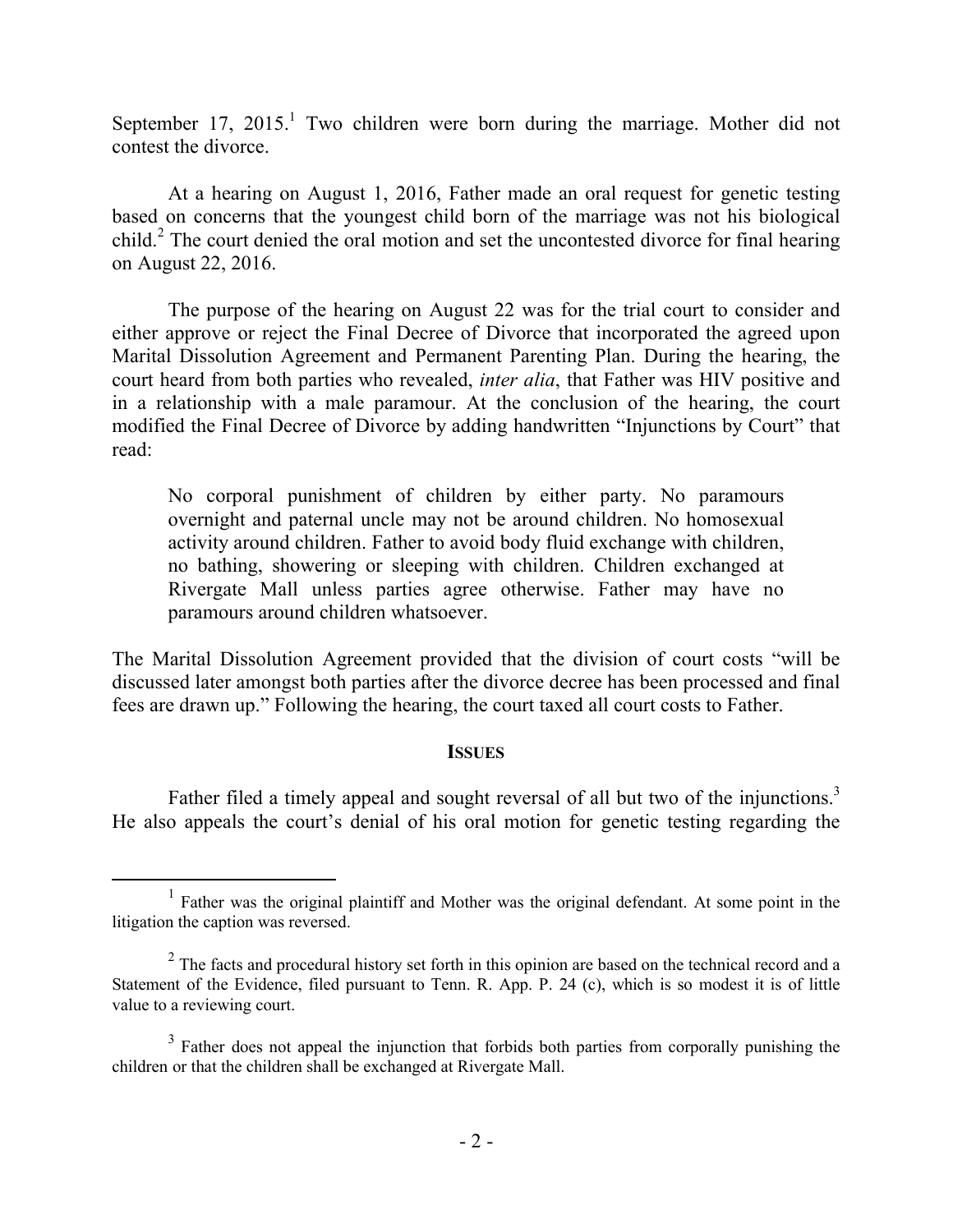youngest child, and the court's determination that Father shall pay all court costs. <sup>4</sup> We have determined that the dispositive issue is whether Father was deprived of due process by not being afforded a meaningful evidentiary hearing before the trial court made substantive changes to the agreed upon Final Decree of Divorce and Permanent Parenting Plan. We have also determined that some of the injunctions imposed on Father are too vague to be enforced.

#### **ANALYSIS**

The parties requested a divorce on the grounds of irreconcilable differences. The parties' "agreement" was set forth in a proposed Final Decree of Divorce that incorporated a Martial Dissolution Agreement and Permanent Parenting Plan that had been signed by both parties and acknowledged by a notary public. During the "uncontested" review hearing, Mother requested certain changes to the parties' agreement to which Father objected. After a discussion of Father's objections, the court imposed several restrictions, identified as "injunctions," some of which applied only to Father. We have determined the trial court made substantive and material changes to the parties' agreement without affording Father due process of law.

Here, the court issued a series of injunctions restraining Father's liberty. Under the Fourteenth Amendment to the U.S. Constitution and Article I, Section 8 of the Tennessee Constitution, the government may not deprive an individual of life, liberty, or property without due process of law. *Heyne v. Metropolitan Nashville Bd. of Public Educ.*, 380 S.W.3d 715, 731 (Tenn. 2012). Due process requires "the opportunity to be heard 'at a meaningful time and in a meaningful manner.'" *Id.* at 732 (quoting *Armstrong v. Manzo*, 380 U.S. 545, 552 (1965)). When a court's determination turns on a question of fact, the court must give litigants the chance to present evidence and to confront adverse witnesses. *Golberg v. Kelly*, 397 U.S. 254, 269 (1970); *Baltimore & O.R. Co. v. United States*, 298 U.S. 349, 368-69 (1936); *Tenent v. Tenent*, No. 02A01-9305-CV-0017, 1994 WL 317531, at \*3- 4 (Tenn. Ct. App. July 6, 1994).

 $\overline{a}$ 

 $4$  The issues as framed by Father read:

<sup>1)</sup> Whether the Trial Court erred by adding the following restrictions to an agreed Permanent Parenting Plan at a final hearing for divorce: no paramours overnight and paternal uncle may not be around the children; no homosexual activity around the children; father to avoid body fluid exchange with children, no bathing, showering or sleeping with children; father may have no paramours around children whatsoever.

<sup>2)</sup> Whether the trial court erred by denying Father's oral motion requesting to rescind the presumption of paternity and request genetic testing and Father should have been permitted the opportunity to have a hearing on whether or not the required factors of T.C.A. §24-7-113(e) exist.

<sup>3)</sup> Whether the trial court erred by modifying the parties' contractual agreement to split costs to assess all costs to Father.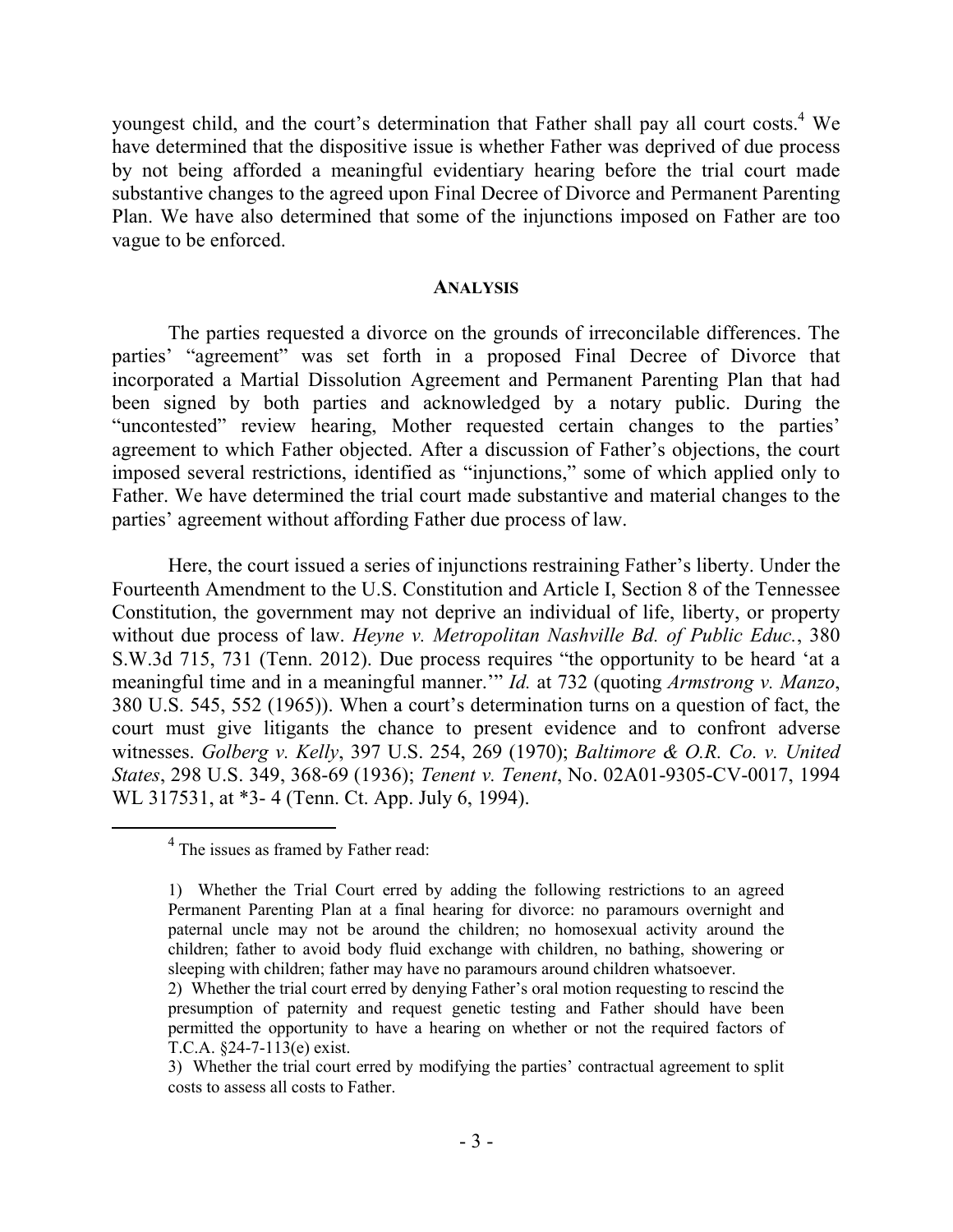Due process also requires appropriate notice in order to afford the litigant the opportunity to be prepared to present evidence in addition to the opportunity for a meaningful hearing. *See Wilson v. Blount County*, 207 S.W.3d 741, 748 (Tenn. 2006). "The notice required by the Due Process Clause is that which is 'reasonably calculated, under all the circumstances, to apprise interested parties of the pendency of the action and afford them an opportunity to present their objections.'" *Id*. (quoting *Mullane v. Cent. Hanover Bank & Trust Co*., 339 U.S. 306, 314 (1950)). Therefore, to comport with due process, the trial court should have afforded Father and Mother notice so they could be prepared to present competent evidence. That was not done in this case. Therefore, the judgment of the trial court must be vacated.

On remand, should the parties not present an agreement that is acceptable to the court, after affording the parties due notice and an opportunity to present evidence, the trial court should consider the ruling in *Hogue v. Hogue*, 147 S.W.3d 245, 254 (Tenn. Ct. App. 2004) before imposing generalized "paramour" and "lifestyle" restrictions. As we discussed in *Hogue*, restraints on visitation "should be well defined." *Id*. Moreover, restraints "must involve conduct that competent evidence shows could cause harm to the child." *Id*. These principles were important in *Hogue* for the following reasons:

Mr. Hogue was restrained from exposing the child to his "gay lifestyle." Tenn. R. Civ. P. 65.02(1) requires that every restraining order or injunction shall be specific in terms and shall describe in reasonable detail the act restrained or enjoined. "Lifestyle" is certainly not a specific term. Moreover, adding the word gay or another adjective does little if anything to enhance the specificity of the term or the description of the acts restrained. For example, prohibiting a parent from exposing a child to his or her "heterosexual" lifestyle or "urban" lifestyle or "stoic" lifestyle, without a description in reasonable detail of the acts restrained, affords little if any guidance to the court or the party restrained as to what is or is not restrained.

The above examples illustrate two important points. One is that the resolution of the issue before us does not hinge on Mr. Hogue's sexual orientation. Stated another way, the issue of whether the restraint on Mr. Hogue is valid, in a specificity challenge, exists whether or not the word "gay" is in the restraining order. Accordingly, the parties' arguments pertaining to sexual orientation are misplaced. Moreover, **it is not necessary to create new and different visitation rules and restraints depending on sexual orientation. Visitation decisions should be guided by the best interests of the child**. *Turner v. Turner*, 919 S.W.2d 340, 346 (Tenn. Ct. App. 1995). Generally, it matters little who the parent is or what he or she does when the child is not visiting. What matters is whether the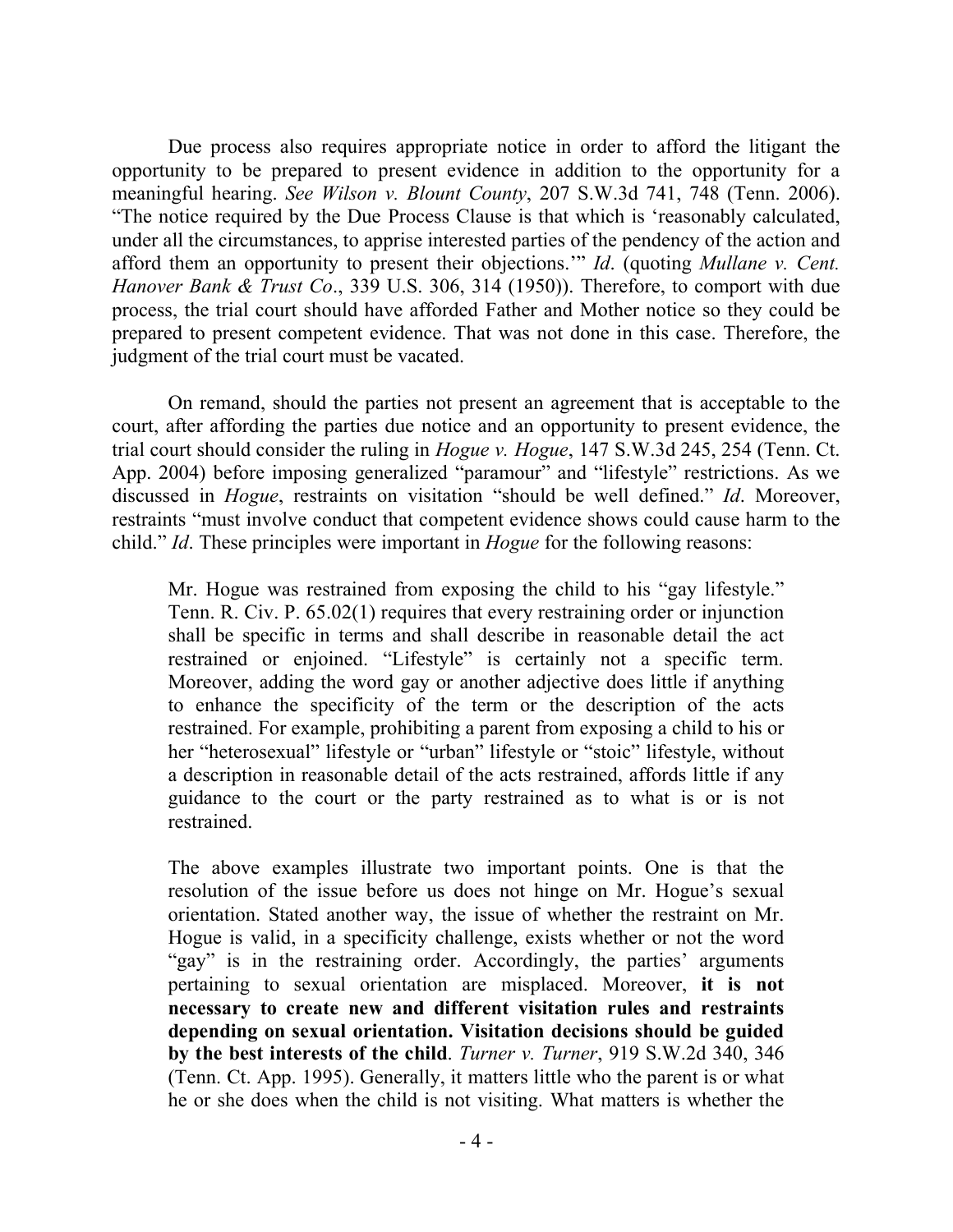parental conduct during visitation is harmful to the child. *See Smith v. Smith*, 1996 WL 591181, at \*4 (father was prohibited from smoking only during visitation). **Neither gay parents nor heterosexual parents have special rights. They are subject to the same laws, the same restrictions. Our courts should follow the same principles for placing restrictions on gay parents they use on any parents; those principles provide that after making an award of custody, the trial courts are to grant such rights of visitation as will enable the child and the non-custodial parent to maintain a parent-child relationship unless the court finds that visitation is likely to endanger the child's physical or emotional health. Tenn. Code Ann. § 36–6–301.**

**The other important point illustrated by the above examples is that the term "gay lifestyle," like urban lifestyle, is anything but specific**. Therefore, in the absence of other limiting terms or provisions to better describe the prohibited acts, the term fails to satisfy the specificity requirements of restraining orders and injunctions.

. . .

The purpose of restraints on parental conduct is to protect the child. The right of visitation may be limited, or eliminated, if there is definite evidence that to permit the right would jeopardize the child. *Suttles*, 748 S.W.2d at 429. The restraints to be placed on Mr. Hogue should be no different from restraints courts routinely place on other parents to shield their children from conduct that may be harmful to the child. Such restraints should be well defined and must involve conduct that competent evidence shows could cause harm to the child. *See Bates v. Bates*, No. 03A01–9412–CH– 00426, 1995 WL 134907, at \*3 (Tenn. Ct. App. March 30, 1995) (trial court's order prohibiting visitation in the presence of the paramour was reversed for there was no showing of harm to the child); *see also Smith*, 1996 WL 591181, at \*3 (the record contained evidence the father's cigarette smoking had jeopardized the child's physical well-being).

*Id.* at 252-54 (emphasis added).